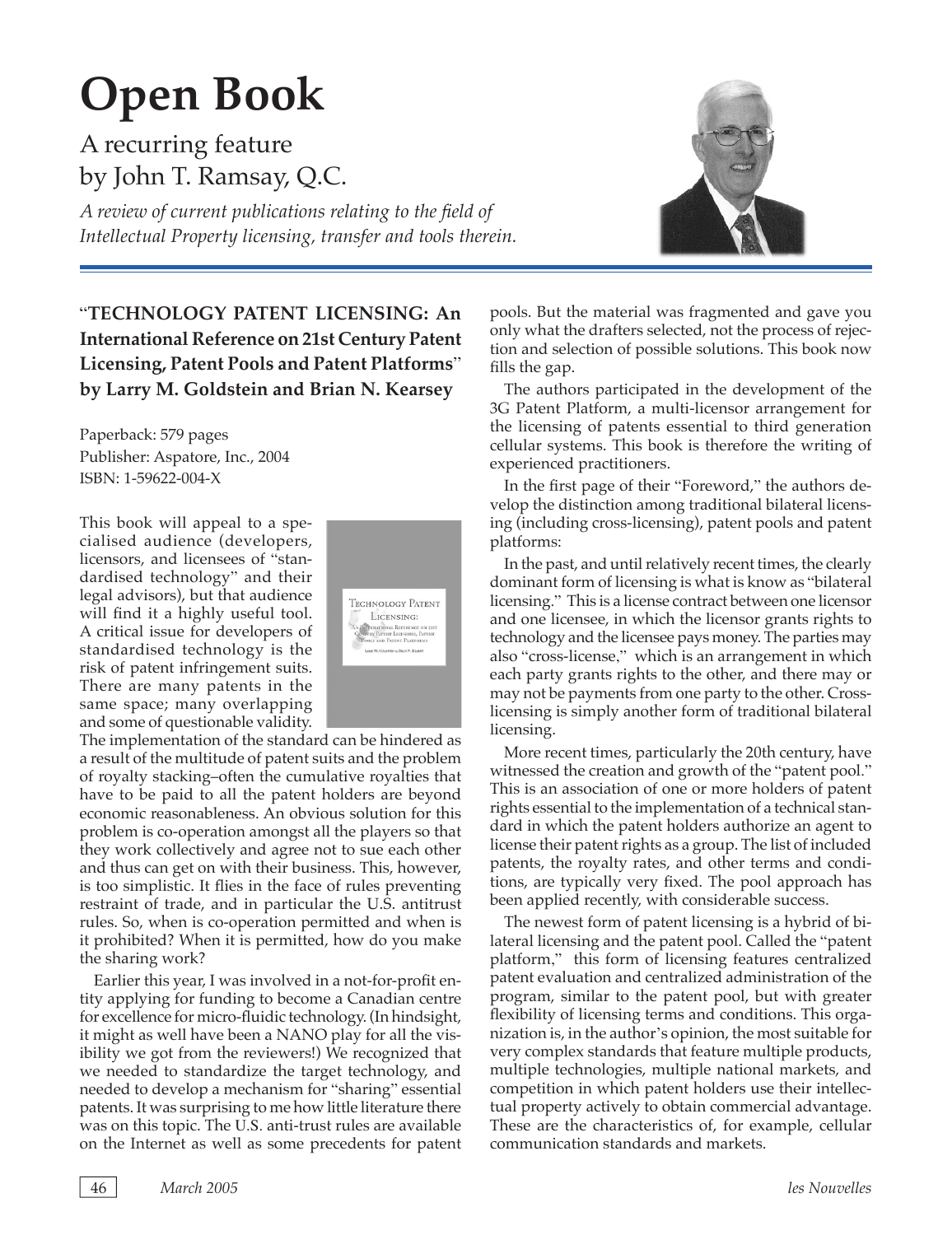The authors develop the distinction further at pages 69-71.

The key character of bilateral negotiations is their individuality. There is no formal framework, patent evaluations are done by each party, and licensing is solely what the parties agree. Since each party does its own evaluation of patents, and its determination of licensing terms, the costs of negotiation are typically very high. A typical bilateral negotiation may extend over several months, and involve highly skilled personnel such as engineers and other technologists, licensing lawyers, and business developers. Although the costs of bilateral negotiations are usually high, this is the preferred approach where individual and individualized licenses are required, and where technology is simple. "License and make" contracts are standard cases for bilateral negotiations.

The patent pool is dramatically different from bilateral negotiations. In a pool, a group of patent holders "pool" their patents. Evaluation is typically conducted by one person, or a small group of people, who are not employees of any licensor but rather independent (at least to some degree). All patents found to be "essential" by the evaluators are licensed as one package to every licensee, for a standard price, regardless of the licensees circumstances or particular needs. By the same token, each patent holder who becomes a licensor through the pool has no flexibility to change any terms of its participation in the pool, or to individualize contracts with specific licensees. That means fixed royalties, no patents outside the pool, no cross-licensing, no non-monetary compensation, and no licensing terms other than those established by the pool.

Relative to bilateral negotiations, which have no organization and hence no organization costs, the costs to organize the pool are significant. The parties must have their patents evaluated, they must set the terms of the licensing contract, and they must set up the licensing administration. However, the costs of negotiating specific licenses are quite low, since the licenses are offered to all interested parties on a "take it or leave it" basis. The pool is an excellent means for organizing licensing where the scopes of technology and product are limited, and where the number of holders of essential patents is not large. Good examples of successful patent pools are the DVD Patent Pools, and the MPEG-2 Patent Pool... The patent pool is clearly not suitable where completely individualized licenses are required (as in bilateral negotiations), or where technologies and standards are so complex that the licensors and licensees need some flexibility in negotiations (for which the patent platform is the approach of choice).

The authors, at pages 72-73, develop the unique characteristics of platform licensing (using a diagram for an assist that I will not reproduce).

Bilateral negotiations are completely flexible, but have no organized structure and no certainty of final terms and conditions in the license. Patent pools offer very clear structures, and well-known terms and conditions in a standard license that is not subject to any change. The

patent platform is unique in that it provides structure and certainty in both evaluation and licensing, while at the same time affording the licensor and licensee the maximum possible flexibility of negotiated solutions.

How does the platform provide structure and certainty? Parties joining the platform agree to submit their patent to the evaluation process, and then license any patents that are found essential, according to the terms and conditions of the SLA [Standard License Agreement]. Either party to the negotiations, the licensor or the licensee, may demand to grant or receive a license to use the essential patents according to the terms of the SLA. That is the bottom line. The parties know, in advance, which patents are essential to the work of the licensee, what will be the Standard Royalty Rate ("SRR"), and what will be the standard non-financial terms of licensing. The terms of licensing are administered by a Licensing Administrator responsible for administering the licenses, and that fact is also known to the parties. Thus, the platform provides structure and certainty.

At the same time, the parties have very broad flexibility to alter the standard terms and arrive at any agreement they wish. In a macro-sense, at least three different approaches are allowed. These approaches are: First, the parties may taken an Interim License Agreement ("ILA") on a temporary basis, then later take an SLA; Second, the parties may dispense with the ILA, and go directly to the SLA; Third, the parties may negotiate bilateral licenses totally apart from the ILA or SLA... Variations in these three approaches may be imagined, but in the end the license will either include the ILA or not, and will be modified SLA or an agreement totally apart from the SLA.

The critical criteria for successful pooling are the establishment of licenses with fair, reasonable and nondiscriminatory ("FRAND") terms, and the determination of what patents (indeed, not patents, but rather specific patent claims) are "essential" and thus part of the pool. Goldilocks' rules apply; the pool and terms cannot be too large (since the inclusion of non-essential patents could constitute an anti-trust violation), nor too small (from the reluctance of some patentholders to participate in the pool), but rather must be just right.

Unfortunately "FRAND" is not well defined. Fortunately for us, the authors offer us an interpretation at pages 27-28:

Thus, there is no formal definition of the term agreed upon by the Intellectual Property community. In the absence of such a definition, we would suggest that the term FRAND should be interpreted and applied to include the following elements:

a) "Fairness" is a matter of knowledge and process, analogous perhaps to what lawyers sometimes call "Due Process" in legal proceedings. It means that there is a procedure for arriving at a result, that the procedure gives equal consideration to both sides, and that the procedure is well known to both sides before the procedure begins.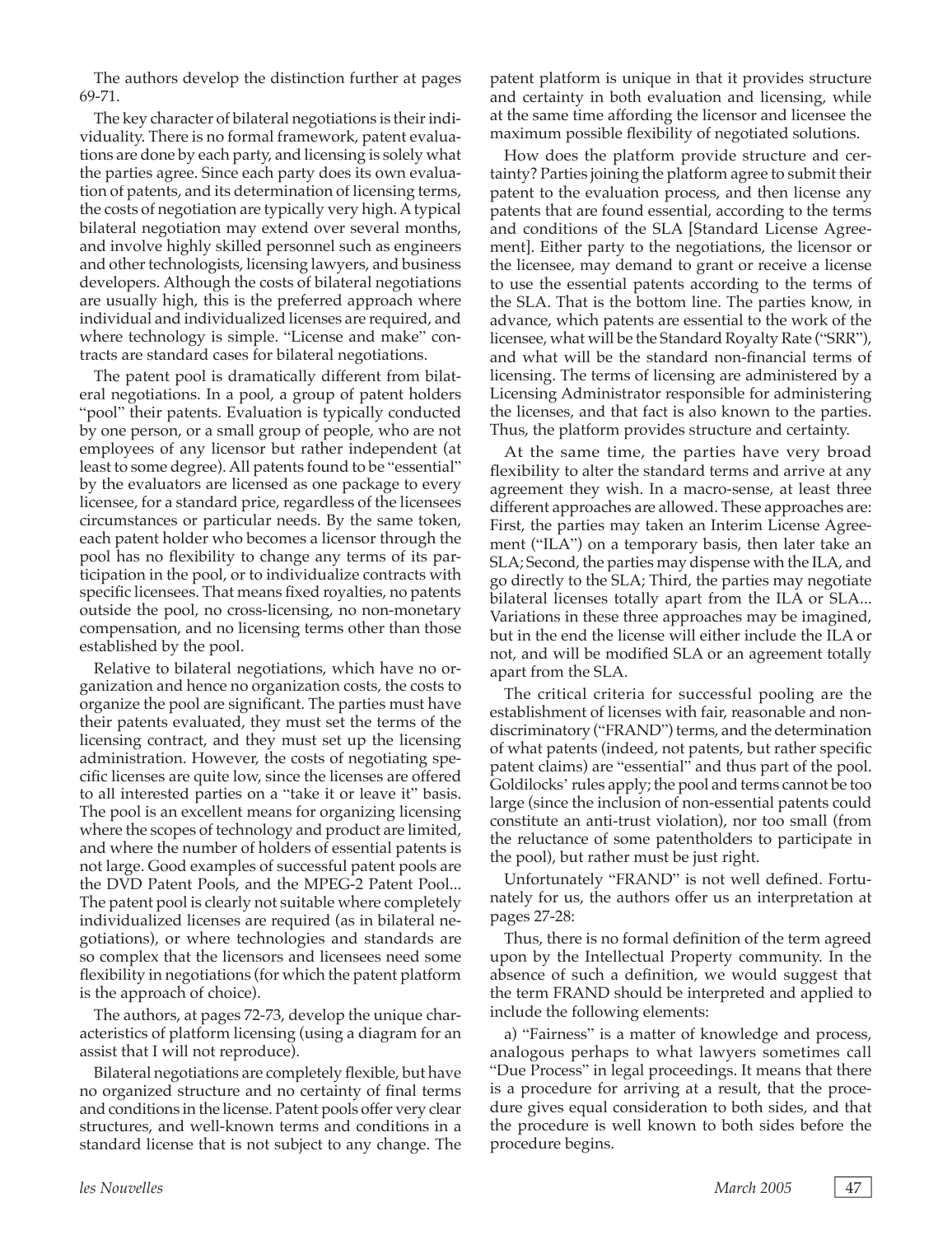b) "Reasonable" is focused on the result, not the process. It means that the end result is something that allows both parties to feel that the outcome is acceptable, and that they can live with the outcome. Terms like "reasonable care," and "reasonable doubt," can never be completely defined, but in the context of patent licensing, "reasonable terms and conditions" for a license may be at least approximated.

c) "Non-Discriminatory" means that neither side suffers in comparison to similar deals struck by either of the parties with outside or "third" parties. Discrimination, like "fair" or "reasonable," is also a very difficult word, ambiguous and laden with memory and emotion. We can say, however, that "non-discriminatory" does not require every party to get exactly the same license from every other party, but the word should mean at least that each party can say that it received a "reasonable" deal in comparison to some standard, and therefore that the deal it received was "non-discriminatory."

At page 40, the authors provide us with the core issues about the design of the patent pool (read "platform" as well from now on):

In our view, two things are required to give some kind of objective meaning to the term FRAND. These are first, a reasonable, "credible in the industry" assurance that the patents being licensed really are "essential" to implementation of the standard, and second, a combination of known terms for license to such "essential patents," with, however, flexibility to allow the negotiating parties to strike their own deal.

Chapter 3 is dedicated to the "Determination of Essentiality." Let's continue to look at the credibility issue. At pages 89-90, they write:

A credible evaluation process must provide:

1) An industry-credible, neutral, third-party evaluator;

2) A methodology for evaluation that is perceived in the industry as fair and credible for the determination of essentiality, including participation of interested parties where appropriate;

3) Deliverables from the process that are easily understandable and of immediate use. In the 3G Patent Platform process, there are two deliverables. These are the "Declaration of Essentiality," which is a statement of intent to classify a patent as essential (but prior to the re-evaluation process), and the "Certification of Essentiality," which is the final decision that a patent is essential.

Good faith declarations of essentiality may not be reliable or credible (Page 54-55). Keep in mind that once a patent is included in a pool or platform, it has equal value to all other included patents.

In order to administer a patent pool, you will need an entity to act as co-ordinator and licensing administrator. This administrative entity may be a for-profit or not-forprofit entity, but in either case the entity's goals will be similar. The authors' discussion as to the identification of goals for this entity may give you a flavour for their writing and an indication of the detailed guidance they give us readers (at pages 313-314):

## **Step 3: Identify Goals**

The initiative will succeed only if the participating companies can agree on the business and commercial motives for defining and operating the organized patent licensing arrangement for the relevant technical standard. What is to be achieved? The following is a non-exhaustive list of goals, or combination of goals, to be achieved by the arrangement:

• Reduce the cumulative royalty rates for all manufacturers (but not to the detriment of the patent holders).

• Maximize the usage of the technology in a range of products, in order to insure expansive royalty revenue on a global basis. (That is, maximize use of the technology.)

• Speed the earliest possible adoption of the technology.

• Help insure interoperability of services and interconnection of systems and equipment.

• Develop new markets with innovative global products.

• Reduce the transactions costs of licensing. (These costs are in money, the intensive attention of highly skilled personnel, and delay to market.)

• Insure effective and efficient collection of royalty revenues from the licensees.

• Assist in patent infringement actions.

The participating parties should be clear about the purpose and intended outcome of the initiative. If the prime intent is to resolve a known potential business problem, such as the limitation of cumulative royalty costs payable on product type X, then this should be made clear. In practice, the intended outcome is likely to be far more encompassing, in order to satisfy the diverse business demands of each participating party.

The authors consider this step to be critical. A written, unambiguous, and fully agreed statement of intent will help define the final goals of the arrangement.

Once you have established the Licensing Administrator, you need the standard licensing agreements. The authors tell us that there are three basic agreements:

(a) The Framework Agreement (the contract among the licensors to license their essential patents together);

(b) The Standard License Agreement (the standard agreement between a licensor and each individual licensee which serves as the default agreement, as the parties cannot settle on a mutually acceptable license agreement);

(c) The Interim License Agreement (the governing document until the parties entered into a negotiated agreement or default or until they default to the standard agreement).

The authors develop ten key concepts in these three basic agreements: